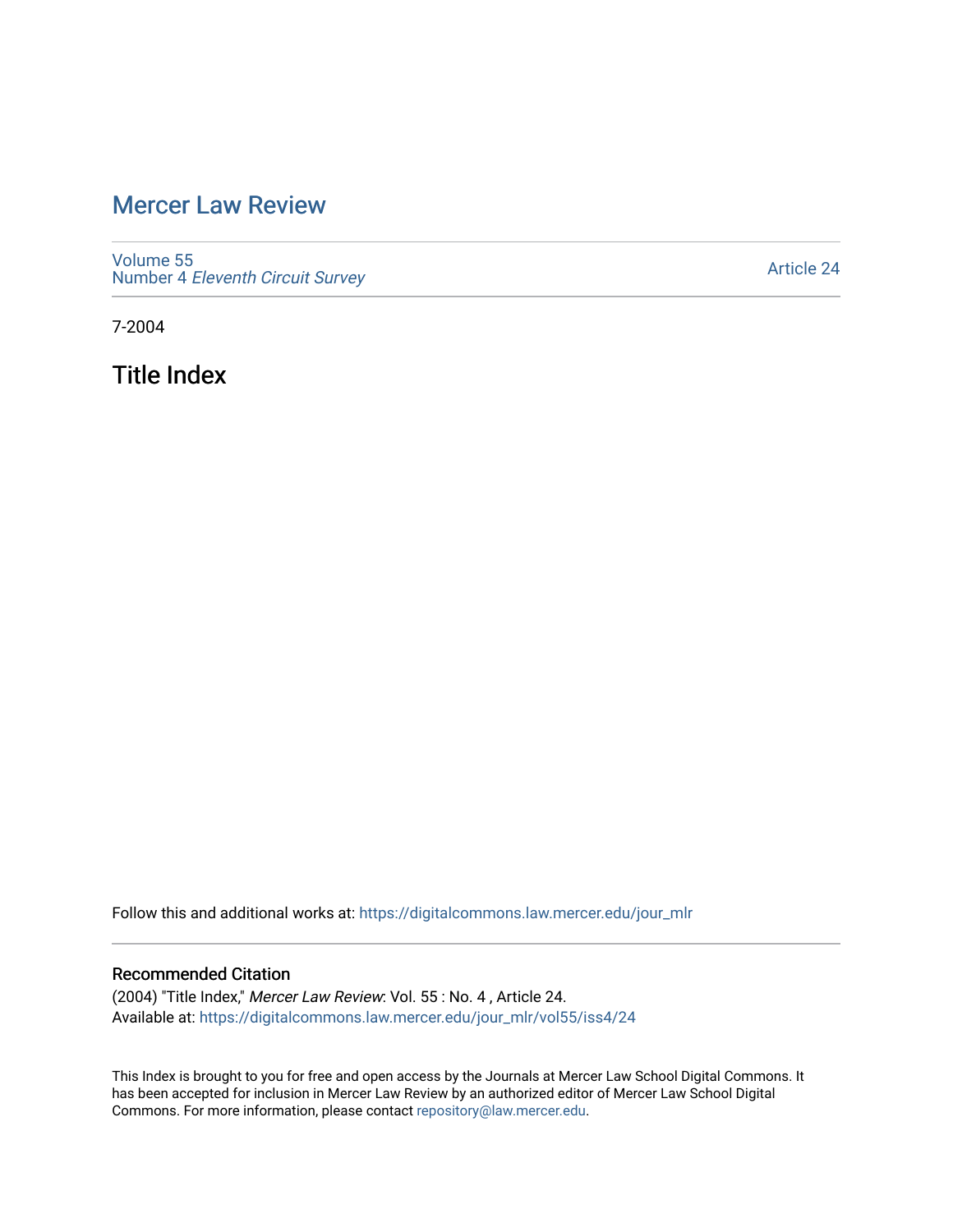## **TITLE INDEX TO LEADS & ARTICLES EDITIONS**

| TITLE                                                                                                                                                                                                      | <b>AUTHOR</b>      |      | YEAR VOL:PAGE |
|------------------------------------------------------------------------------------------------------------------------------------------------------------------------------------------------------------|--------------------|------|---------------|
| Corporate Social Responsibility In a<br>Global Economy After September 11:<br>Profits, Freedom, and Human Rights                                                                                           | Frank René López   | 2004 | 55:739        |
| Luncheon Keynote Speech  Hans Klein                                                                                                                                                                        |                    | 2004 | 55:947        |
| PSLRA, SLUSA, and Variable Annuities:<br>Overlooked Side Effects of a Potent<br>Legislative Medicine  Michael J. Borden                                                                                    |                    | 2004 | 55:681        |
| <b>Public Policy Considerations Warranting</b><br>Denial of Reimbursement to ERISA Plans:<br>It's Time to Recognize the Elephant in                                                                        |                    |      |               |
|                                                                                                                                                                                                            | Roger M. Baron     | 2004 | 55:595        |
| Reading Too Much Into Nothing: The<br>Metaphor of Place and the Internet                                                                                                                                   | David Hricik       | 2004 | 55:859        |
| Save a Little Room For Me: The Necessity<br>of Naming as Inventors Practitioners Who<br>Conceive of Claimed Subject Matter David Hricik                                                                    |                    | 2004 | 55:635        |
| Screen-Scraping and Harmful Cybertrespass<br>After Intel  George H. Fibbe                                                                                                                                  |                    | 2004 | 55:1011       |
| The Americans With Disabilities Act in<br>Cyberspace: Applying the "Nexus"<br>Approach to Private Internet Websites                                                                                        | Richard E. Moberly | 2004 | 55:963        |
| "The Insiders" for Gambling Lawsuits: Are<br>the Games "Fair" and Will Casinos and<br>Gambling Facilities Be Easy Targets for<br>Blueprints for RICO and Other Causes of<br>Action?  John Warren Kindt     |                    | 2004 | 55:529        |
| The Internet: Place, Property, or Thing<br>—All or None of the Above? Featuring:<br>Robin Adams Anderson, Jennifer Stisa<br>Granick, Richard E. Moberly, Paul F.<br>Wellborn III, and Henry Timothy Willis |                    |      |               |
| With Adam Milani, As Moderator                                                                                                                                                                             |                    | 2004 | 55:867        |